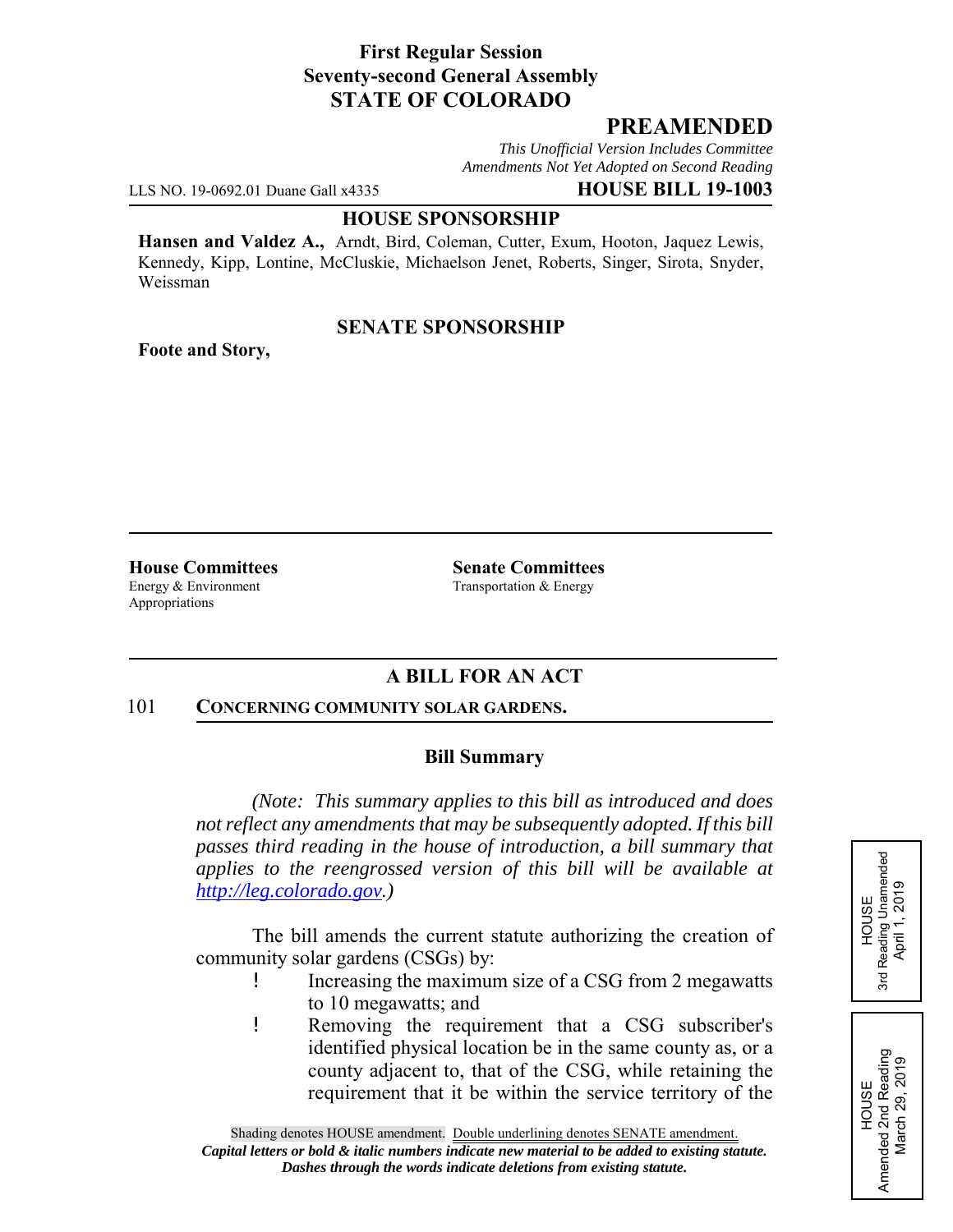same electric utility.

| $\mathbf{1}$   | Be it enacted by the General Assembly of the State of Colorado:                         |
|----------------|-----------------------------------------------------------------------------------------|
| $\overline{2}$ | <b>SECTION 1.</b> In Colorado Revised Statutes, 12-23-104, amend                        |
| 3              | $(2)(f.5)$ as follows:                                                                  |
| $\overline{4}$ | 12-23-104. Board powers and duties - rules. (2) In addition to                          |
| 5              | all other powers and duties conferred or imposed upon the board by this                 |
| 6              | article, the board is authorized to:                                                    |
| 7              | (f.5) Regulate a licensed master electrician, journeyman                                |
| 8              | electrician, or residential wireman who, acting within his or her scope of              |
| 9              | competence, supervises a solar photovoltaic installation pursuant to                    |
| 10             | section 40-2-128. C.R.S.; ON AND AFTER JANUARY 1, 2020, ALL                             |
| 11             | PHOTOVOLTAIC ELECTRICAL WORK FOR INSTALLATIONS OF AT LEAST                              |
| 12             | THREE HUNDRED KILOWATTS, INCLUDING THE INTERCONNECTION OF THE                           |
| 13             | MODULES, GROUNDING OF THE MODULES, ANY BALANCE OF SYSTEM                                |
| 14             | WIRING, AND THE CUSTOMER-SIDE POINT OF CONNECTION TO THE UTILITY                        |
| 15             | GRID, MUST BE PERFORMED BY A LICENSED MASTER ELECTRICIAN,                               |
| 16             | LICENSED JOURNEYMAN ELECTRICIAN, LICENSED RESIDENTIAL WIREMAN,                          |
| 17             | OR PROPERLY SUPERVISED ELECTRICAL APPRENTICES AND MUST COMPLY                           |
| 18             | WITH ALL APPLICABLE REQUIREMENTS OF THIS ARTICLE 23, INCLUDING                          |
| 19             | SECTIONS 12-23-105 AND 12-23-110.5, AND ALL APPLICABLE RULES OF                         |
| 20             | <b>THE BOARD.</b>                                                                       |
| 21             | SECTION 2. In Colorado Revised Statutes, 40-2-127, amend                                |
| 22             | $(2)(b)(I)(A)$ and $(2)(b)(II)$ ; and <b>add</b> $(2)(b)(I)(D)$ and $(3.5)$ as follows: |
| 23             | Community energy funds - community solar<br>$40 - 2 - 127$ .                            |
| 24             | gardens - definitions - rules - legislative declaration. (2) Definitions.               |
| 25             | As used in this section, unless the context otherwise requires:                         |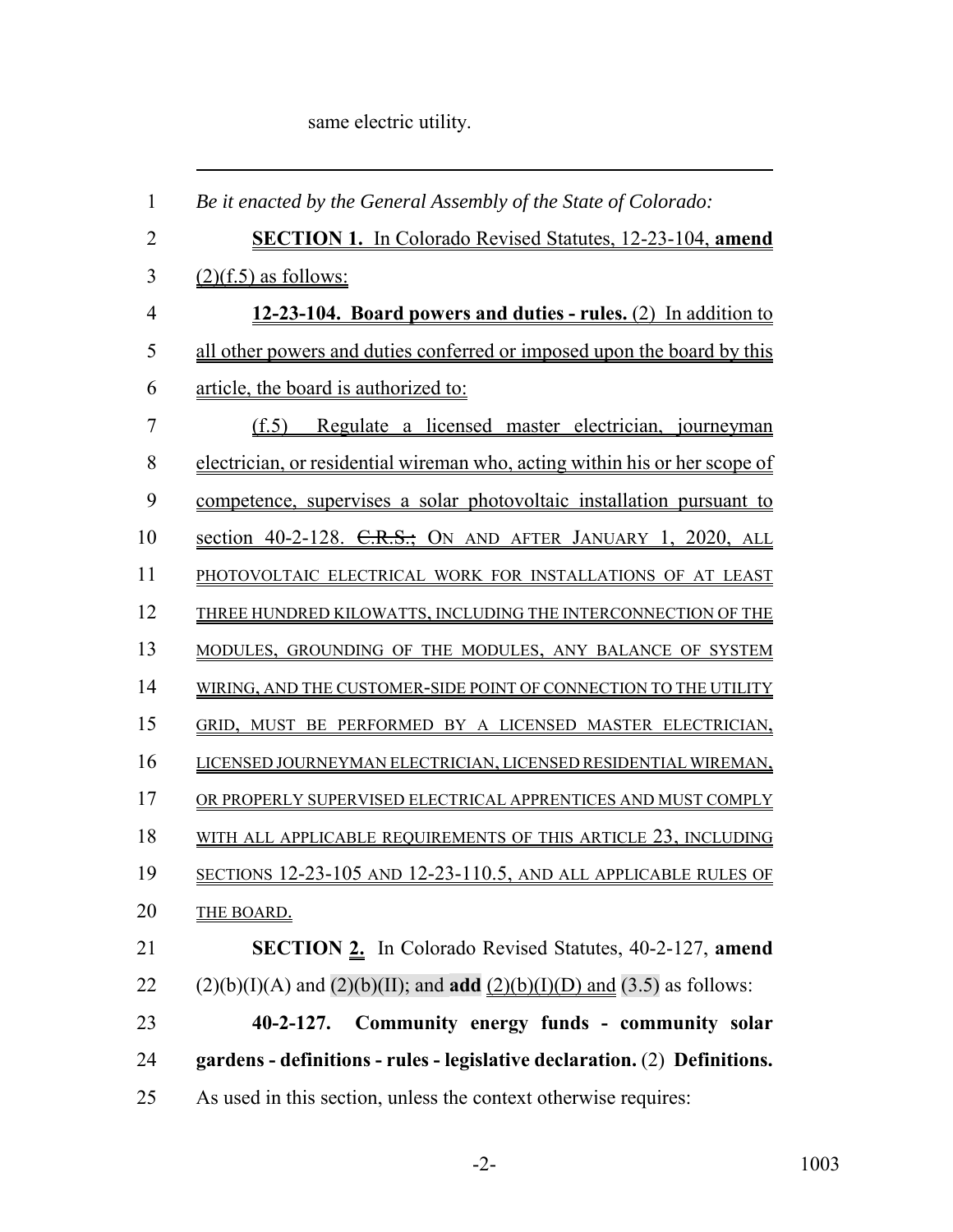(b) In addition:

 (I) (A) "Community solar garden" means a solar electric 3 generation facility with a nameplate rating of two megawatts or less 4 WITHIN THE RANGE SPECIFIED UNDER SUBSECTION  $(2)(b)(I)(D)$  OF THIS SECTION that is located in or near a community served by a qualifying retail utility where the beneficial use of the electricity generated by the facility belongs to the subscribers to the community solar garden. There shall be at least ten subscribers. The owner of the community solar garden may be the qualifying retail utility or any other for-profit or nonprofit entity or organization, including a subscriber organization organized under this section, that contracts to sell the output from the community solar garden to the qualifying retail utility. A community solar garden shall be deemed to be "located on the site of customer facilities".

14 (D) A COMMUNITY SOLAR GARDEN MUST HAVE A NAMEPLATE RATING OF FIVE MEGAWATTS OR LESS; EXCEPT THAT THE COMMISSION MAY, IN RULES ADOPTED PURSUANT TO SUBSECTION (3)(b) OF THIS 17 SECTION, APPROVE THE FORMATION OF A COMMUNITY SOLAR GARDEN WITH A NAMEPLATE RATING OF UP TO TEN MEGAWATTS ON OR AFTER JULY 1, 2023.

 (II) "Subscriber" means a retail customer of a qualifying retail utility who owns a subscription and who has identified one or more physical locations to which the subscription is attributed. Such physical 23 locations must be within the service territory of the same qualifying retail 24 utility and also in the same county as, or a county adjacent to, that of AS the community solar garden. The subscriber may change from time to time the premises to which the community solar garden electricity generation shall be attributed, so long as the premises are within the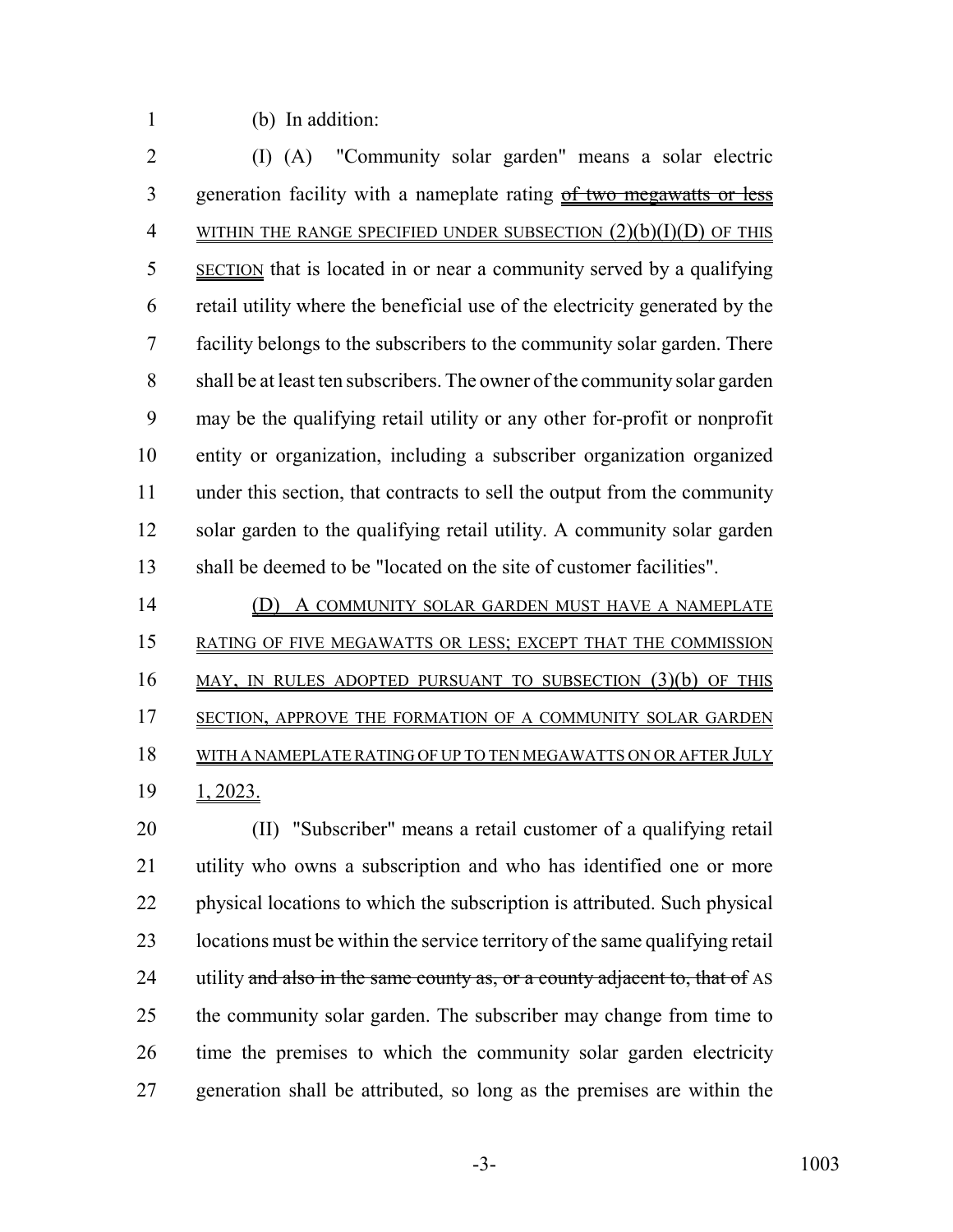| $\mathbf{1}$   | geographical limits allowed for a subscriber SAME SERVICE TERRITORY.          |
|----------------|-------------------------------------------------------------------------------|
| $\overline{2}$ | Standards for construction and operation. THE<br>(3.5)                        |
| 3              | FOLLOWING REQUIREMENTS APPLY TO ANY COMMUNITY SOLAR GARDEN                    |
| $\overline{4}$ | <b>EXCEEDING TWO MEGAWATTS:</b>                                               |
| 5              |                                                                               |
| 6              | (a) THE INITIAL INSTALLATION OF ANY PHOTOVOLTAIC MODULE OR                    |
| 7              | <b>ASSOCIATED ELECTRICAL EQUIPMENT __ IS SUBJECT TO FINAL INSPECTION</b>      |
| 8              | AND APPROVAL IN ACCORDANCE WITH SECTION 12-23-116.                            |
| 9              | (b) IF A QUALIFYING RETAIL UTILITY OWNS ALL OR PART OF A                      |
| 10             | COMMUNITY SOLAR GARDEN, THE UTILITY SHALL USE ITS OWN EMPLOYEES               |
| 11             | TO OPERATE AND MAINTAIN THE MODULES AND OTHER ELECTRICAL                      |
| 12             | EQUIPMENT THAT THE UTILITY OWNS.                                              |
| 13             |                                                                               |
| 14             | <b>SECTION 3.</b> In Colorado Revised Statutes, 40-2-128, amend (1)           |
| 15             | introductory portion, $(1)(a)(I)(D)$ , and $(1)(d)$ introductory portion; and |
| 16             | <b>repeal</b> $(1)(c)$ as follows:                                            |
| 17             | 40-2-128. Solar photovoltaic installations - supervision by                   |
| 18             | certified practitioners - qualifications of electrical contractors.           |
| 19             | (1) For all photovoltaic installations funded wholly or partially through     |
| 20             | ratepayer-funded incentives as part of the renewable energy standard          |
| 21             | adjustment allowed under section 40-2-124 WITH A DIRECT CURRENT               |
| 22             | DESIGN CAPACITY OF LESS THAN THREE HUNDRED KILOWATTS:                         |
| 23             | (a) (I) (D) By submitting an initial application for funding or an            |
| 24             | initial contract proposal, the applicant assumes responsibility for           |
| 25             | employing or contracting with one or more certified energy practitioners      |
| 26             | or licensed master electricians, licensed journeyman electricians, or         |
| 27             | licensed residential wiremen to supervise the installation and as necessary   |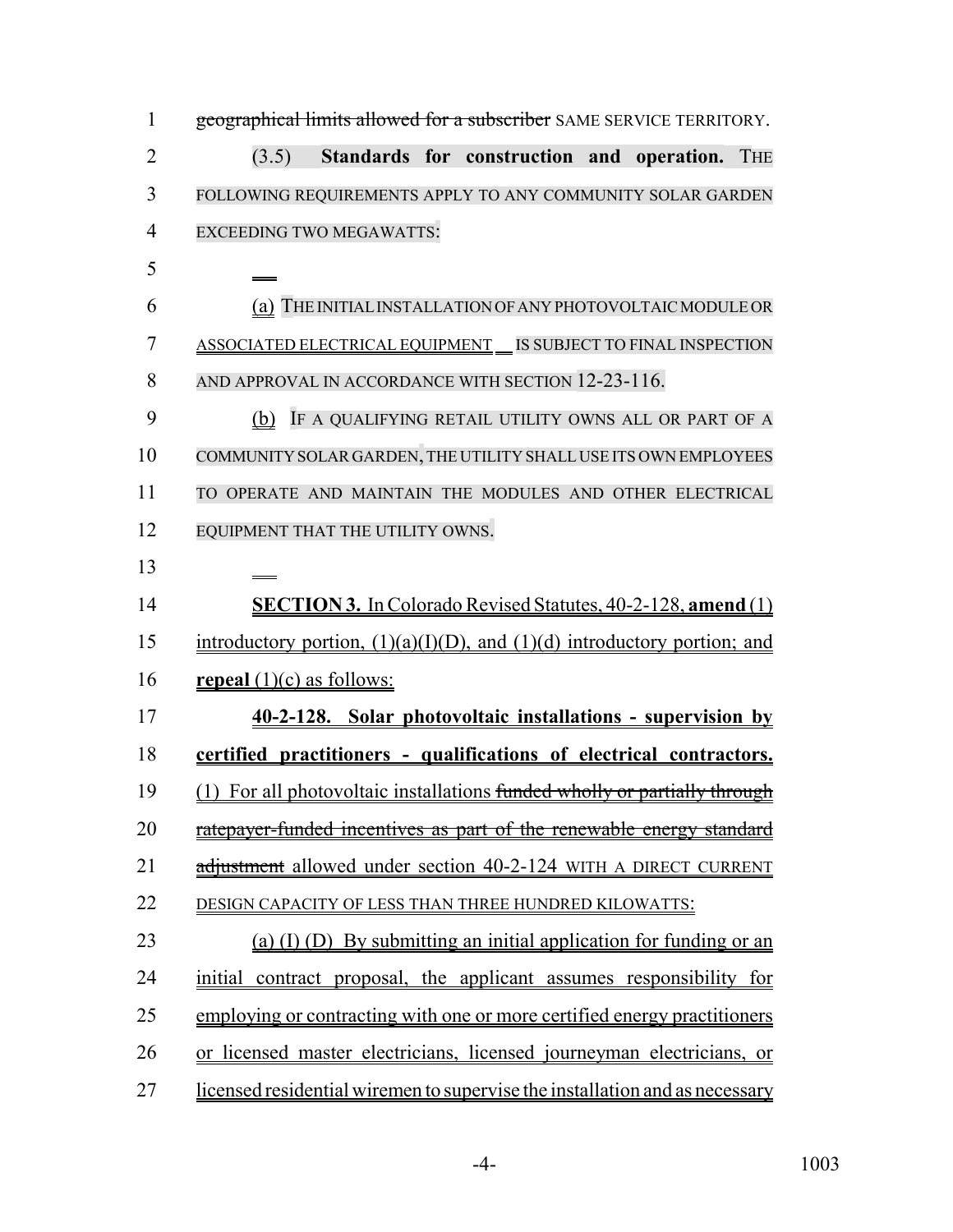| 1              | to maintain the three-to-one ratio required by paragraphs (b) and (c) of                                         |
|----------------|------------------------------------------------------------------------------------------------------------------|
| $\overline{2}$ | $\frac{f}{g}$ this subsection $(1)$ SUBSECTION $(1)(b)$ OF THIS SECTION, including during                        |
| 3              | any off-site, preinstallation assembly. Payment of any incentives for the                                        |
| 4              | work shall not be approved until the applicant supplies the name and                                             |
| 5              | certification number of each certified energy practitioner or the license                                        |
| 6              | number of each master electrician, journeyman electrician, or residential                                        |
| 7              | wireman who actually provided on-site supervision or was present to                                              |
| 8              | maintain the three-to-one ratio required by paragraphs (c) and (d) of this                                       |
| 9              | subsection $(1)$ SUBSECTION $(1)(d)$ OF THIS SECTION.                                                            |
| 10             | (c) On a system with a direct current design capacity of more than                                               |
| 11             | five hundred kilowatts:                                                                                          |
| 12             | During any photovoltaic electrical work, the ratio of the<br>H                                                   |
| 13             | number of persons who are assisting with the work and who are neither                                            |
| 14             | <u>licensed electricians nor registered electrical apprentices to the number</u>                                 |
| 15             | persons who are certified as provided in paragraph (a)<br><del>of</del><br><del>this</del><br>$\theta^{\dagger}$ |
| 16             | subsection (1) shall never exceed three to one, and a person who is both                                         |
| 17             | licensed and certified shall not count double for purposes of measuring                                          |
| 18             | this ratio; and                                                                                                  |
| 19             | There shall be at least one on-site supervisor who is certified<br><del>(II)</del>                               |
| 20             | as provided in paragraph (a) of this subsection (1) during the following                                         |
| 21             | stages; except that, if at any time during any of the following stages, there                                    |
| 22             | are more than twelve persons on the work site who are neither licensed                                           |
| 23             | <u>electricians nor registered electrical apprentices and who are not certified</u>                              |
| 24             | as provided in paragraph (a) of this subsection (1), there shall be at least                                     |
| 25             | who are certified as provided in paragraph (a)<br><del>persons-</del><br>-0t<br>this                             |
| 26             | subsection (1) present on the work site and providing direct supervision                                         |
| 27             | <u>of:</u>                                                                                                       |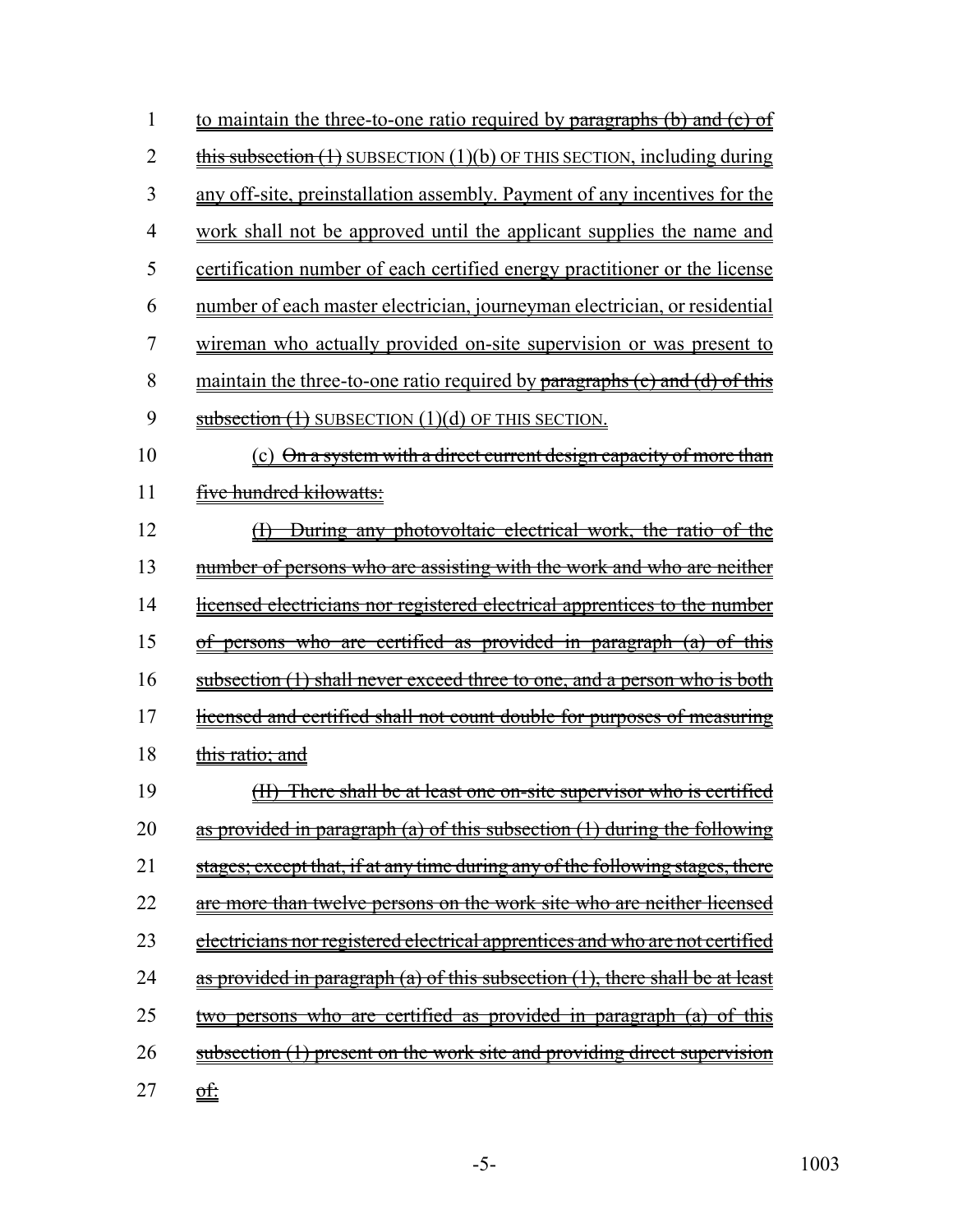| 1              | The installation of photovoltaic modules;                                  |
|----------------|----------------------------------------------------------------------------|
| $\overline{2}$ | (B) The installation of photovoltaic module mounting equipment;            |
| 3              | and                                                                        |
| 4              | Any photovoltaic electrical work.                                          |
| 5              | On a system with a direct current design capacity of five<br>(d)           |
| 6              | hundred kilowatts or less THAN THREE HUNDRED KILOWATTS:                    |
| 7              | <b>SECTION 4.</b> In Colorado Revised Statutes, 12-115-107, amend          |
| 8              | as relocated by House Bill $19-1172$ (2)(f) as follows:                    |
| 9              | 12-115-107. Board powers and duties - rules - definition.                  |
| 10             | (2) In addition to all other powers and duties conferred or imposed upon   |
| 11             | the board by this article 115, the board is authorized to:                 |
| 12             | (f) Regulate a licensed master electrician, journeyman electrician,        |
| 13             | or residential wireman who, acting within his or her scope of competence,  |
| 14             | supervises a solar photovoltaic installation pursuant to section 40-2-128. |
| 15             | ON AND AFTER JANUARY 1, 2020, ALL PHOTOVOLTAIC ELECTRICAL WORK             |
| 16             | FOR INSTALLATIONS OF AT LEAST THREE HUNDRED KILOWATTS, INCLUDING           |
| 17             | THE INTERCONNECTION OF THE MODULES, GROUNDING OF THE MODULES,              |
| 18             | ANY BALANCE OF SYSTEM WIRING, AND THE CUSTOMER-SIDE POINT OF               |
| 19             | CONNECTION TO THE UTILITY GRID, MUST BE PERFORMED BY A LICENSED            |
| 20             | MASTER ELECTRICIAN, LICENSED JOURNEYMAN ELECTRICIAN, LICENSED              |
| 21             | RESIDENTIAL WIREMAN, OR PROPERLY SUPERVISED ELECTRICAL                     |
| 22             | APPRENTICES AND MUST COMPLY WITH ALL APPLICABLE REQUIREMENTS               |
| 23             | OF THIS ARTICLE 115, INCLUDING SECTIONS 12-115-109 AND 12-115-115,         |
| 24             | AND ALL APPLICABLE RULES OF THE BOARD.                                     |
| 25             | <b>SECTION 5. Act subject to petition - effective date.</b> (1) Except     |
| 26             | as otherwise provided in subsection (2) of this section, this act takes    |
| 27             | effect at 12:01 a.m. on the day following the expiration of the ninety-day |